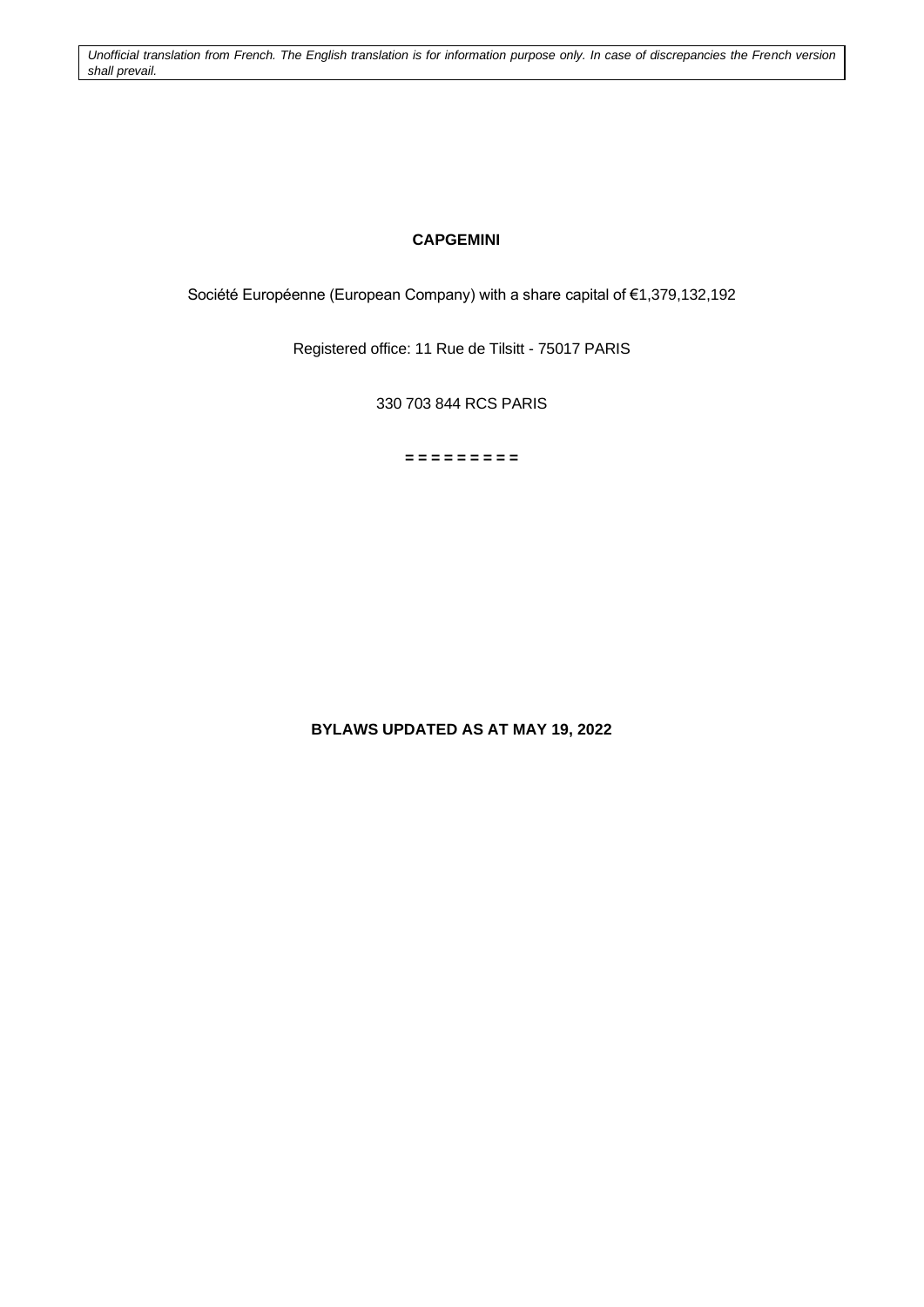## **BYLAWS**

### **ARTICLE 1 - LEGAL FORM**

The Company, initially incorporated as a French limited liability company (*société anonyme*), was converted to a European Company (*Société Européenne*, *Societas Europaea*) pursuant to a decision of the Extraordinary Shareholders' Meeting of May 10, 2017. It is governed by applicable European Union law and French law provisions (hereinafter referred to collectively as the "Law"), and these bylaws.

## **ARTICLE 2 - CORPORATE NAME**

The Company's corporate name is "Capgemini".

In all deeds and documents issued by the Company, the corporate name shall always be preceded or followed by the words "*société européenne*" or the initials "SE", the amount of the share capital and the place and registration number with the Trade and Companies Register.

## **ARTICLE 3 - CORPORATE PURPOSE**

The Company's corporate purpose is to assist companies in France and abroad to manage and develop their businesses by providing them with the benefit of its knowledge of their industry, its know-how in the area of business process engineering and re-engineering, and its expertise in the area of information technologies.

To fulfill this corporate purpose, the Company carries out on behalf of customers, either directly or through its subsidiaries or affiliates, one or other of the following activities, on an individual or integrated basis:

## **1. Management consulting**

Working closely with customers, the Company assists in transforming companies by helping them to redefine or redirect their strategy, change their product and service lines, re-engineer their structures and business processes, restore staff motivation and achieve other changes. To this end, the Company uses all the possibilities offered by the latest information technologies wherever appropriate.

#### **2. Information systems development**

The Company designs and installs information systems. Its services include the development of customized software, the installation of market or internally-developed software applications, the integration of systems incorporating hardware, communication systems, customized software, software packages and other components. The Company also supports customers' IT projects by providing consulting, project management, training and assistance services.

#### **3. Outsourcing**

The Company manages all or part of its customers' IT resources on their behalf. Where requested by customers, the Company may perform all or part of this service using its own hardware, telecommunications systems and other equipment.

The Company may also manage the IT-based services offered to its customers' own clientele. In addition, it may work in partnership with customers within a structure conducting all or some of these activities.

In order to fulfill its corporate purpose, the Company may decide to:

 $\triangleright$  create specialist subsidiaries or acquire interests in the capital of other companies and manage their business in exchange for a fee. Management services include the provision of technical, marketing, legal and financial assistance, promotion of a common image, organization of financial structures, assistance in negotiations to help these companies to win new contracts, training, research and development support, etc.;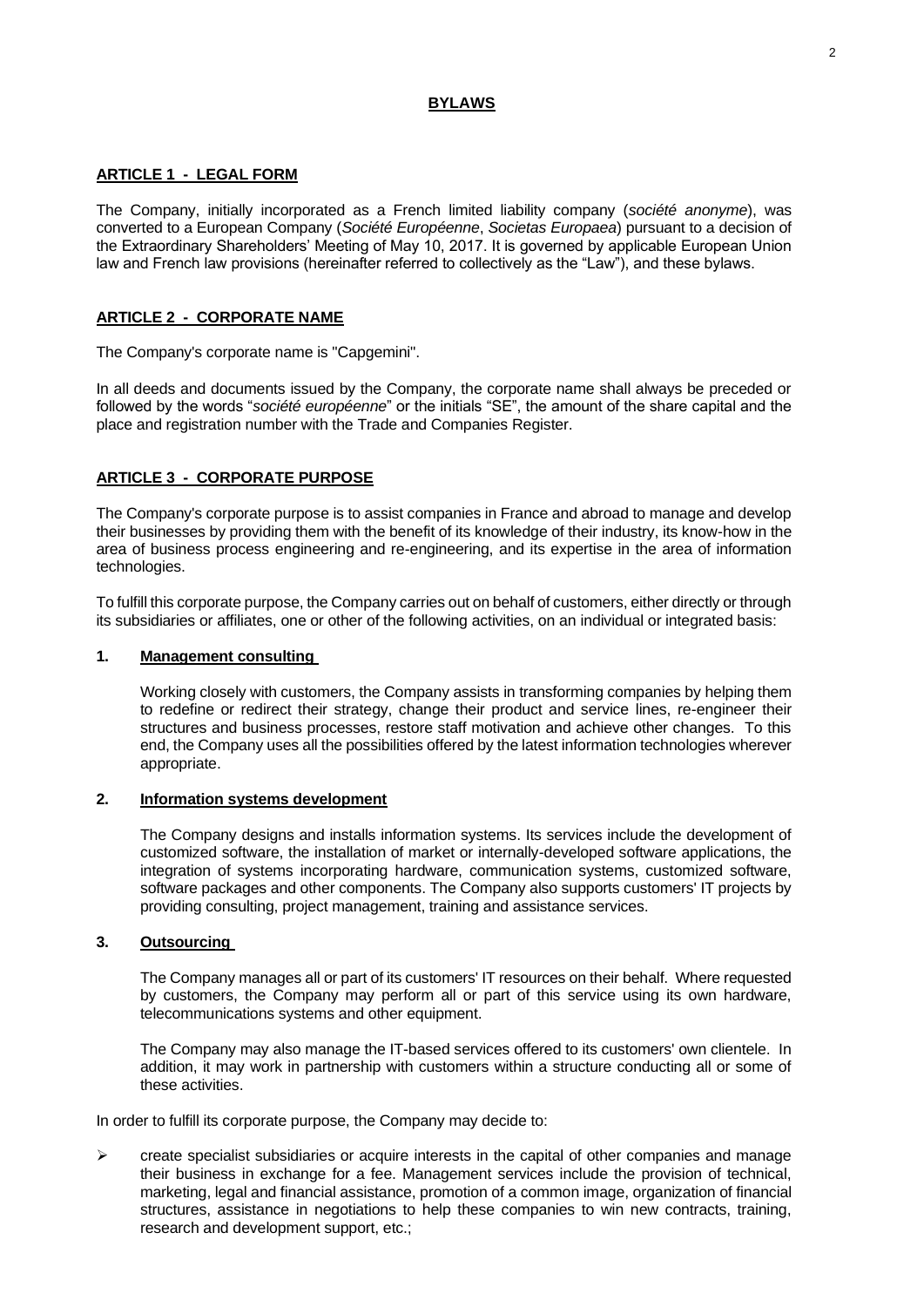- $\triangleright$  invest and manage the Company's available funds, make cash advances, and give any and all guarantees or collateral on behalf of subsidiaries and affiliates;
- $\triangleright$  obtain or acquire and use any and all patents and manufacturing processes and sell, contribute or license any such patents and processes.

In broader terms, the Company's corporate purpose is to carry out any and all commercial, industrial, securities, real estate or financial transactions related directly or indirectly to any of the above purposes or any similar or associated purpose or which are likely to facilitate the fulfillment or furtherance of said purposes.

## **ARTICLE 4 - REGISTERED OFFICE**

The Company's registered office is at 11 rue de Tilsitt, 75017 Paris, France.

The registered office may be transferred to another location in Paris or a neighboring county (*département*) <sup>1</sup> pursuant to an ordinary decision of the Board of Directors, subject to ratification of this decision by the next Ordinary Shareholders' Meeting and to any other location in France or in another Member State of the European Union pursuant to a decision of an Extraordinary Shareholders' Meeting, subject to the provisions of the Law.

#### **ARTICLE 5 - TERM**

The Company was set up for a period of ninety-nine years from the date of its registration. It may be wound up in advance or its term extended by decision of the Extraordinary Shareholders' Meeting.

### **ARTICLE 6 - SHARE CAPITAL**

The shares capital is set at one billion three hundred seventy-nine million one hundred thirty-two thousand one hundred ninety-two (1,379,132,192) euros, divided into one hundred seventy-two million three hundred ninety-one thousand five hundred twenty-four (172,391,524) fully paid-up shares with a par value of eight (8) euros each.

#### **ARTICLE 7 - FORM OF SHARES**

Fully-paid up shares are issued as registered shares but may be held in either registered or bearer form, at shareholders' discretion, subject to compliance with the Law.

Shares are recorded in shareholders' accounts in accordance with the terms and conditions provided by the Law.

Shares are freely transferable.

## **ARTICLE 8 - RIGHTS ATTACHED TO SHARES**

Each share carries the right to a fraction of earnings, and any liquidation surplus, based on the number and par value of outstanding shares. Each share carries entitlement to one vote, including fully paid-up shares held in registered form for at least two years by the same shareholder and registered shares granted for nil consideration to a shareholder in respect of shares held in registered form for more than two years pursuant to a share capital increase by capitalization of reserves, profits and/or additional paidin capital.

In order to ensure that the same net amount is paid on each share, without distinction, and to allow the shares to be quoted on the same line, the Company shall pay any proportional taxes levied on certain shares but not on others, in connection with the dissolution of the Company or a reduction in capital, except in cases where this is prohibited by law. Proportional taxes will not be paid by the Company,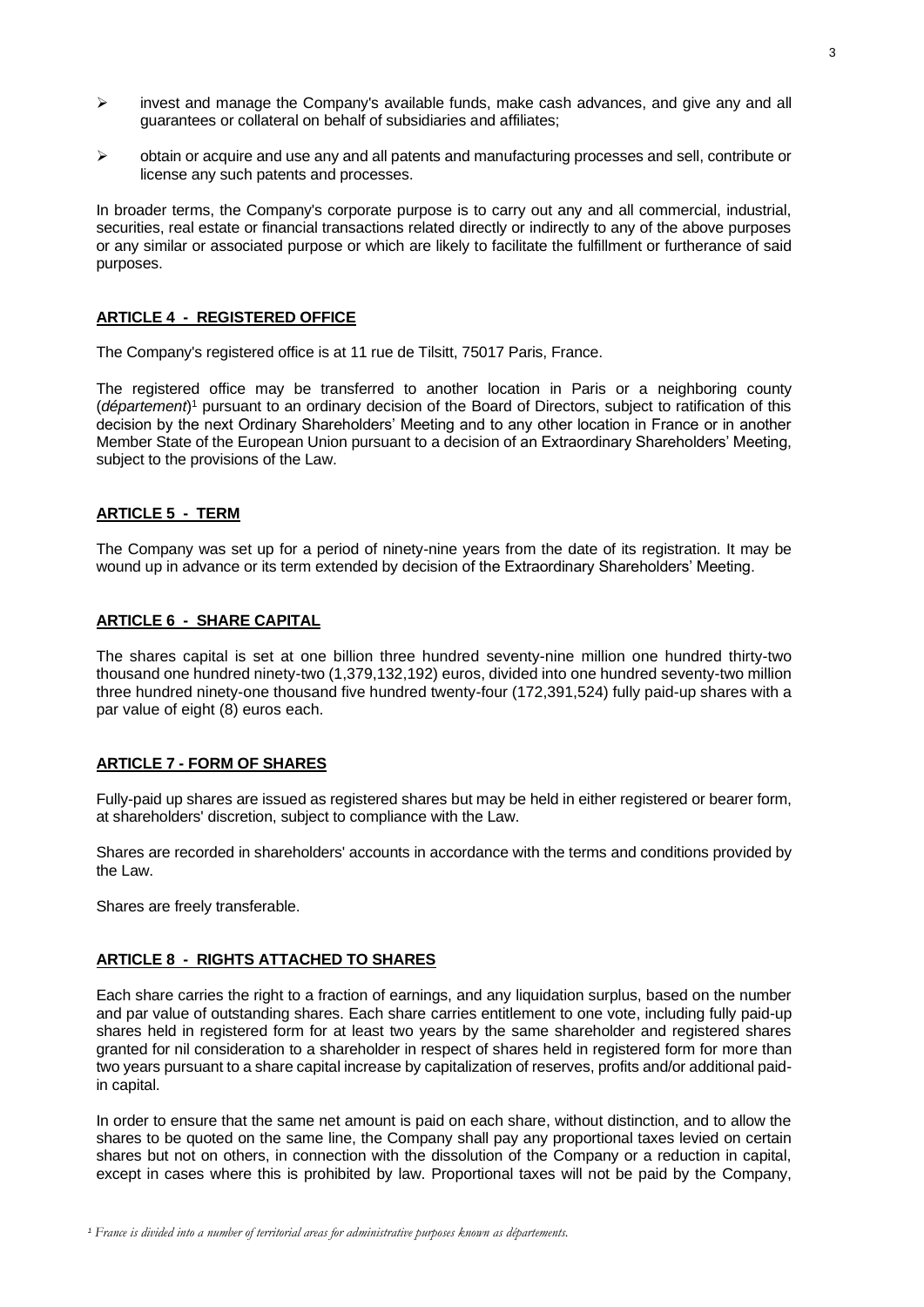however, if they are levied equally on all shares in the same class, in the event that several classes of shares carrying different rights are issued and outstanding.

In all cases where it is necessary to hold several shares in order to exercise a right, shareholders who do not own the required number of shares shall be personally responsible for either acquiring the necessary additional shares or transferring their shares to another holder.

## **ARTICLE 9 - PAYING UP OF SHARES**

The Board of Directors shall set the applicable conditions for the cash payment of shares issued by way of a capital increase.

Subscribers and shareholders shall be informed of calls for capital at least fifteen days before the applicable payment date, by way of a notice published in a legal gazette in the place where the Company has its registered office.

Annual interest shall be payable on any late payment of amounts due on shares which have not been paid-up. This interest shall be applied automatically without any requirement for additional formalities, at the legal rate plus five points, and shall accrue on a daily basis from the applicable due date of payment. The application of such interest shall not affect any personal action which the Company may take against the defaulting shareholder or the enforcement measures provided by Law.

#### **ARTICLE 10 - DISCLOSURE THRESHOLDS**

Where an individual or corporate shareholder crosses the disclosure threshold of 5% of the Company's capital or voting rights, the said shareholder must inform the Company of their total number of shares or voting rights held upon the crossing, through an increase or a decrease, of each threshold of 1% fraction of capital or voting rights from this lower threshold of 5% to the threshold triggering a public offer in accordance with prevailing regulations.

Disclosure thresholds are assessed taking into account shares and voting rights deemed equivalent by Law to shares and voting rights held by shareholders subject to disclosure obligations.

Said disclosure must be made by registered letter with return receipt requested, within four trading days of the crossing, through an increase or a decrease, of each threshold as defined and assessed above.

In the event of failure to comply with these disclosure rules, at the request of one or several shareholders with combined holdings representing at least 5% of the Company's capital or voting rights, the undisclosed shares will be stripped of voting rights. Said sanction shall apply for all Shareholders' Meetings for a period of two years from the date on which the failure to disclose is rectified. This request and the decision of the Shareholders' Meeting must be recorded in the minutes of the Meeting.

## **ARTICLE 11 - BOARD OF DIRECTORS**

- 1) The Company shall have a Board of Directors comprised of a minimum of three and a maximum of eighteen members and, where appropriate, one or more members representing employees and/or employee shareholders appointed in accordance with the Law or these bylaws. Members of the Board of Directors must be individuals.
- 2) Each director must hold at least five hundred (500) Company shares throughout their term of office. This obligation does not apply to directors representing employees or employee shareholders appointed in accordance with the Law or these bylaws.
- 3) The length of the terms of office of the directors shall be four years. Directors, other than directors representing employees or employee shareholders appointed in accordance with the Law or these bylaws, shall be appointed or reappointed on a rolling basis to ensure the staggered renewal of terms of office in as equal fractions as possible. Exceptionally, and solely for the purposes of this rolling renewal, the Shareholders' Meeting may appoint one or more directors for a term of one, two or three years.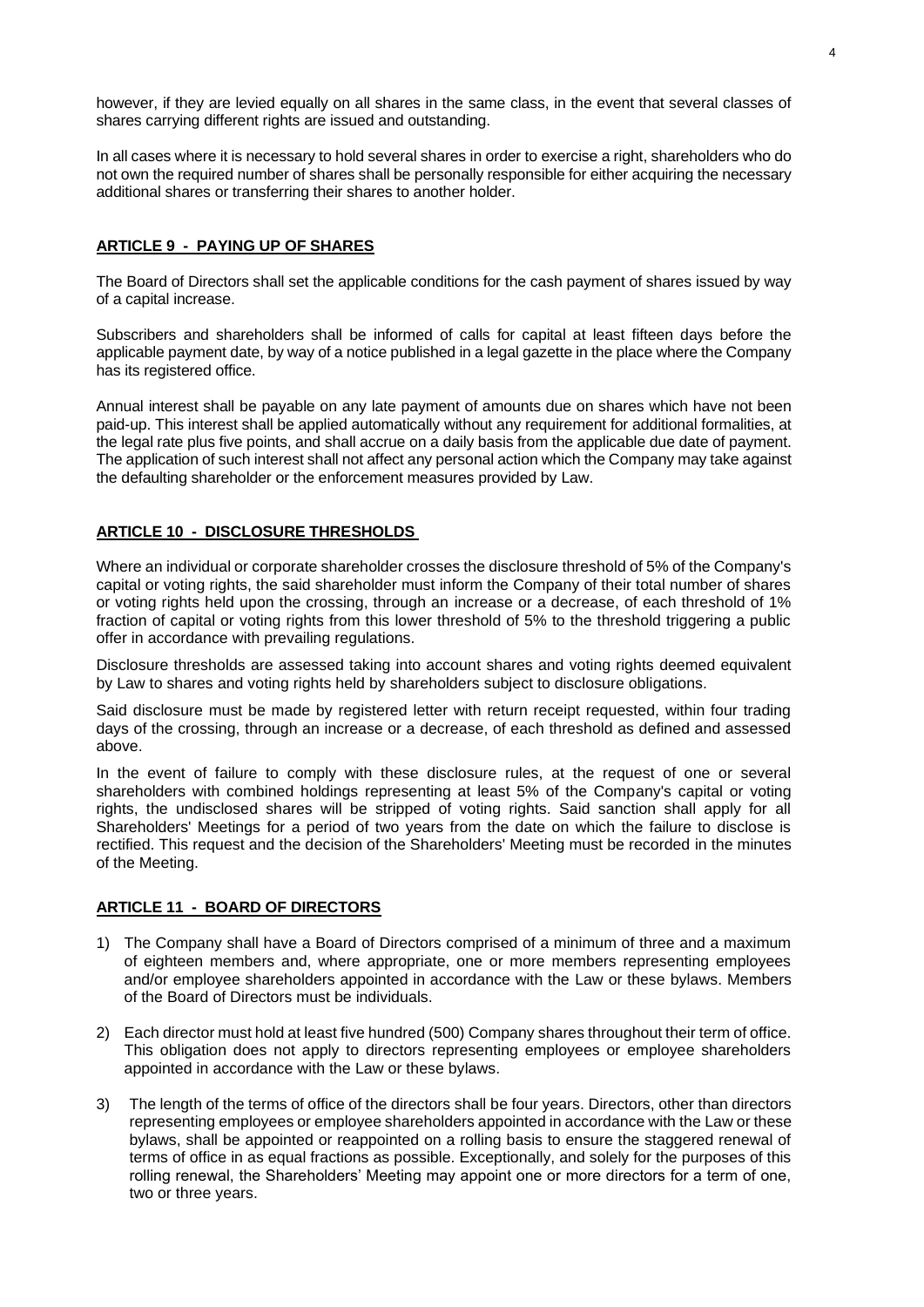The terms of office of directors shall expire at the close of the Shareholders' Meeting held to approve the accounts for the year preceding the expiry of their term, subject to specific provisions provided for by Law or these Bylaws applicable to directors representing employees or employee shareholders.

Any director appointed as a replacement for another director shall only exercise his/her functions for the remaining period of his/her predecessor's term of office.

- 4) All outgoing members of the Board may be re-elected. However, at the close of each Ordinary Shareholders' Meeting held to approve the Company accounts, no more than one third (rounded up to the nearest whole number as necessary) of directors in office may be aged over seventyfive.
- 5) Director representing employee shareholders
	- 5.1 At fiscal year-end, whenever the percentage of share capital held within the context of the provisions of Article L.225-102 of the French Commercial Code – by the employees of the Company and companies related to it within the meaning of Article L. 225-180 of this code, represents more than 3% of the share capital of the Company, a director representing the employee shareholders is elected by the Ordinary Shareholders' Meeting from among the two candidates proposed by employee shareholders as discussed in the aforementioned Article L. 225-102, in accordance with the terms and conditions of both the regulations in force and these bylaws.
	- 5.2 The two candidates nominated for election as an employee shareholder director are appointed under the following conditions:
		- a) When the shares held by the employees referred to in Article L. 225-102 of the French Commercial Code are held in a *fonds commun de placement d'entreprise* (French collective employee shareholding vehicle, or "FCPE"), all of the Supervisory Boards of these FCPEs are convened for the specific purpose of jointly nominating a candidate for election.

At the meeting of these aforementioned Supervisory Boards, each member of these Supervisory Boards can cast one vote in favor of the nomination of a given candidate for election to the position of director representing employee shareholders. This candidate is nominated based on the majority of the votes cast either by the members of the Supervisory Boards present or represented at the meeting, or by correspondence.

b) When the shares are held directly by the employees referred to in Article L. 225-102 of the French Commercial Code, these employees nominate a candidate. The nomination of the candidate will be made by the employee shareholders via an electronic voting procedure.

Under this electronic voting procedure, each employee shareholder will be entitled to a number of votes equal to the number of shares he or she directly holds. The candidate is nominated based on the majority of the votes cast by the electorate of employee shareholders.

c) In the event that the full amount of the shares held by the employees referred to in Article L. 225-102 of the French Commercial Code are held under the conditions discussed in this section 5.2, paragraph a), the two candidates referred to in Article 5.1 would be nominated by the Supervisory Boards of the FCPEs in accordance with the terms and conditions described in this section 5.2, paragraph a).

Reciprocally, the provisions of this section 5.2, paragraph b), will be applicable to the nomination of the two candidates referred to in Article 5.1 in the event that the full amount of the shares held by the employees referred to in Article L. 225-102 of the French Commercial Code is held under the conditions described in this section 5.2, paragraph b).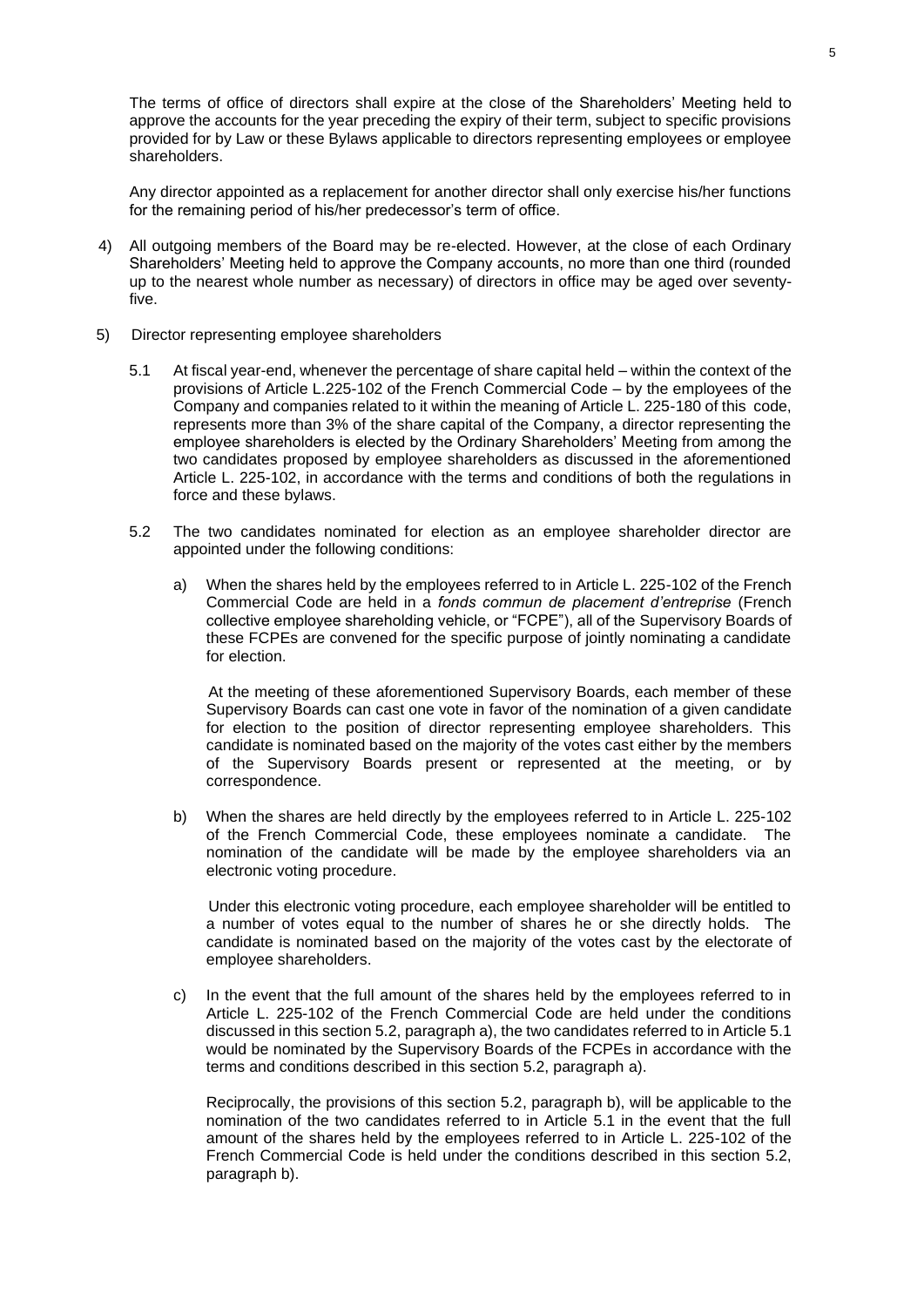5.3 Prior to the nomination of the two candidates for the position of employee shareholder director, the Chairman of the Board of Directors, who can elect to sub-delegate this task, sets the Rules for the Nomination of Candidates (hereinafter referred to as the "Rules"), which indicate the schedule and the organization of the nomination procedures provided for under section 5.2, paragraphs a) and b).

The Rules will be sent to the members of the Supervisory Boards of the FCPEs, within the context of the nomination procedure provided for above under section 5.2, paragraph a), and sent to the employee shareholders, within the context of the nomination procedure provided for above under section 5.2, paragraph b), by any means that the Chairman of the Board of Directors deems adequate and appropriate, including, as an example and not a requirement, by postings and/or by individual postal mail and/or electronically.

The Rules must be sent at least two months (i) prior to the effective date of the meeting of the Supervisory Boards of the FCPEs within the context of the procedure provided for in section 5.2, paragraph a), and (ii) prior to the beginning of the voting period provided for in section 5.2, paragraph b).

- 5.4 The director representing the employee shareholders is elected by the Ordinary Shareholders' Meeting from among the two candidates nominated in accordance with the provisions of Article 11, section 5.2, paragraphs a) and b) of the bylaws, respectively, under the conditions applicable to the nomination of any director. The Board of Directors presents the two candidates at the Shareholders' Meeting by way of two separate resolutions and indicates its support, as the case may be, for the resolution pertaining to the candidate it prefers. Of the candidates described above, the one who receives the highest number of the votes of shareholders present or represented at the Ordinary Shareholders' Meeting will be elected as director representing employee shareholders.
- 5.5 This director is not taken into account in determining the maximum number of directors provided for under Article L. 225-17 of the French Commercial Code.
- 5.6 Pursuant to the provisions of Article 11, paragraph 3) of the bylaws, the term of office of the director representing employee shareholders is set at four years and expires in accordance with the terms of these provisions. However, his or her term of office will end *ipso jure* and the director representing the employee shareholders is considered as having resigned automatically in the event that he or she no longer holds the status of employee of the Company (or of a company or economic interest group related to it within the meaning of Article L. 225-180 of the French Commercial Code). The renewal of the term of office of the director representing employee shareholders is carried out under the conditions provided for in this paragraph 5) of Article 11 of the bylaws.

The provisions of Article 11, paragraph 2) of the bylaws, pertaining to the number of shares that each director must hold for the duration of his or her term of office, do not apply to this employee shareholder director. However, the director representing employee shareholders must hold, either individually, or via a *Fonds Commun de Placement d'Entreprise* governed by Article L. 214-40 of the French Monetary and Financial Code, at least one share of the Company, or a number of shares of the FCPE equivalent to at least one share of the Company. Failing this, such director is considered as having resigned automatically as of the date upon which he or she no longer holds a share of the Company or a number of shares of the FCPE representing at least one share of the Company.

5.7 In the event that the position of director representing employee shareholders becomes vacant for any reason whatsoever, the nomination of the candidates to replace the previous director will be carried out under the conditions provided for in this Article 11, paragraph 5) of the bylaws, at the latest prior to the next Ordinary Shareholders' Meeting held or, in the event such meeting is held less than four months after the position became vacant, prior to the following Ordinary Shareholders' Meeting. This director will be elected by the Ordinary Shareholders' Meeting for a new four-year period.

Until the date upon which a replacement for the position of director representing employee shareholders is elected, the Board of Directors can convene and deliberate validly.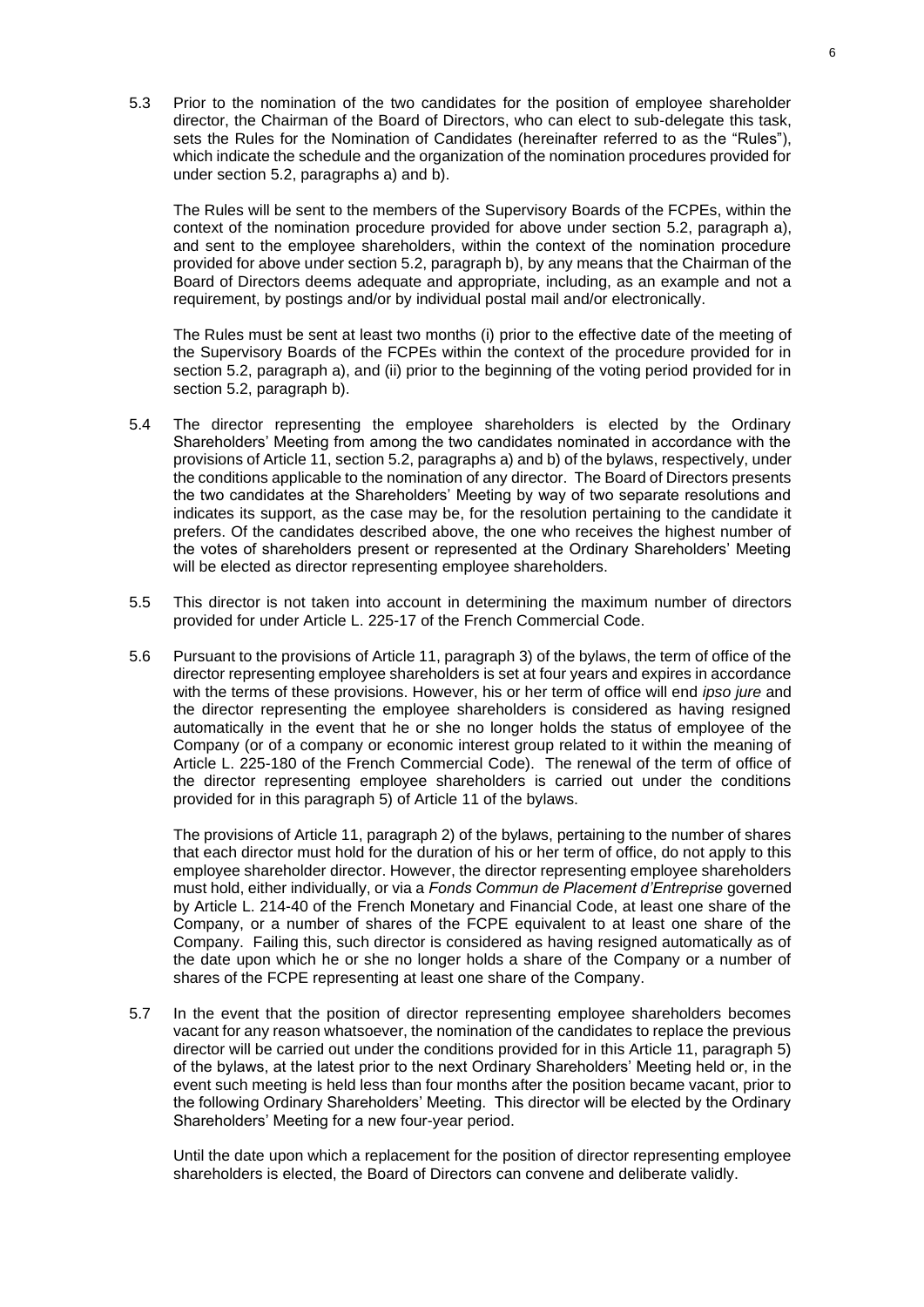- 5.8 The provisions of this Article 11, paragraph 5) will no longer apply if, at fiscal year-end, the percentage of the share capital held by the employees of the Company and companies related to it within the meaning of the aforementioned Article L. 225-180, within the context set forth by the provisions of aforementioned Article L. 225-102, represents less than 3% of the share capital, it being specified that the term of office of any director appointed pursuant to this Article 11, paragraph 5), will end when the term of office reaches its intended expiration date.
- 6) Directors representing employees
	- 6.1 The Board of Directors comprises a director representing employees appointed by the union body which obtained the most votes at the first round of the elections referred to in Articles L.2122-1 and L.2122-4 of the French Labor Code, organized by the Company and direct or indirect subsidiaries whose registered office is located in France.
	- 6.2 The Board of Directors comprises a second director representing employees appointed by the European Group Council (known as the International Works Council in Capgemini Group).
	- 6.3 Pursuant to Article 11. 3), the term of office of any director appointed pursuant to Article 11, paragraphs 6.1 or 6.2 is four years, expiring at the close of the Ordinary Shareholders 'Meeting held to approve the accounts for the year preceding the expiry of his or her term. It is renewable.
	- 6.4 The term of office of directors representing employees may be terminated at the close of the Shareholders' Meeting held to approve the accounts for a year during which the application conditions of Article L.225-27-1- I of the French Commercial Code cease to be met, or should this article be repealed.
	- 6.5 Should the office of a director representing employees become vacant for whatever reason, the replacement appointed by the union body which obtained the most votes at the first round of the elections or the European Group Council will take office for the remaining period of the term of office of his/her predecessor. The Board of Directors may validly meet and deliberate until the date of this replacement.

#### **ARTICLE 12 - BOARD OF DIRECTORS' MEETINGS**

- 1) Meetings of the Board of Directors are convened by its Chairman, as often as required in the Company's interests and at least every three months. Directors may be called to Board Meetings by any method including orally. Said meetings may be held either at the registered office or at any other location stated in the notice of meeting.
- 2) The Charter of the Board of Directors may provide, under the conditions provided for by law and regulations, that directors who participate in Board of Directors' meetings *via* videoconference or telecommunications facilities shall be deemed to be present for purposes of calculating the quorum and majority.
- 3) The quorum and majority conditions set out in the Law shall apply to Board Meetings, except for the decision concerning the two possible methods for the Company's General Management, in which case special conditions shall apply (see Article 15). Where voting is tied, the Chairman of the Company shall have the casting vote.

## **ARTICLE 13 - ROLES AND RESPONSIBILITIES OF THE BOARD OF DIRECTORS**

- 1) The Board of Directors shall determine overall strategies for the Company's business and oversee their implementation. Subject to the powers expressly granted to the Shareholders' Meeting and in accordance with the corporate purpose, the Board of Directors shall deal with any questions relating to the proper operation of the Company and deliberate on issues relating thereto in Board Meetings.
- 2) In general, the Board of Directors shall make any and all decisions and exercise any and all powers that fall within its remit pursuant to the Law, Shareholders' Meeting delegations and these bylaws.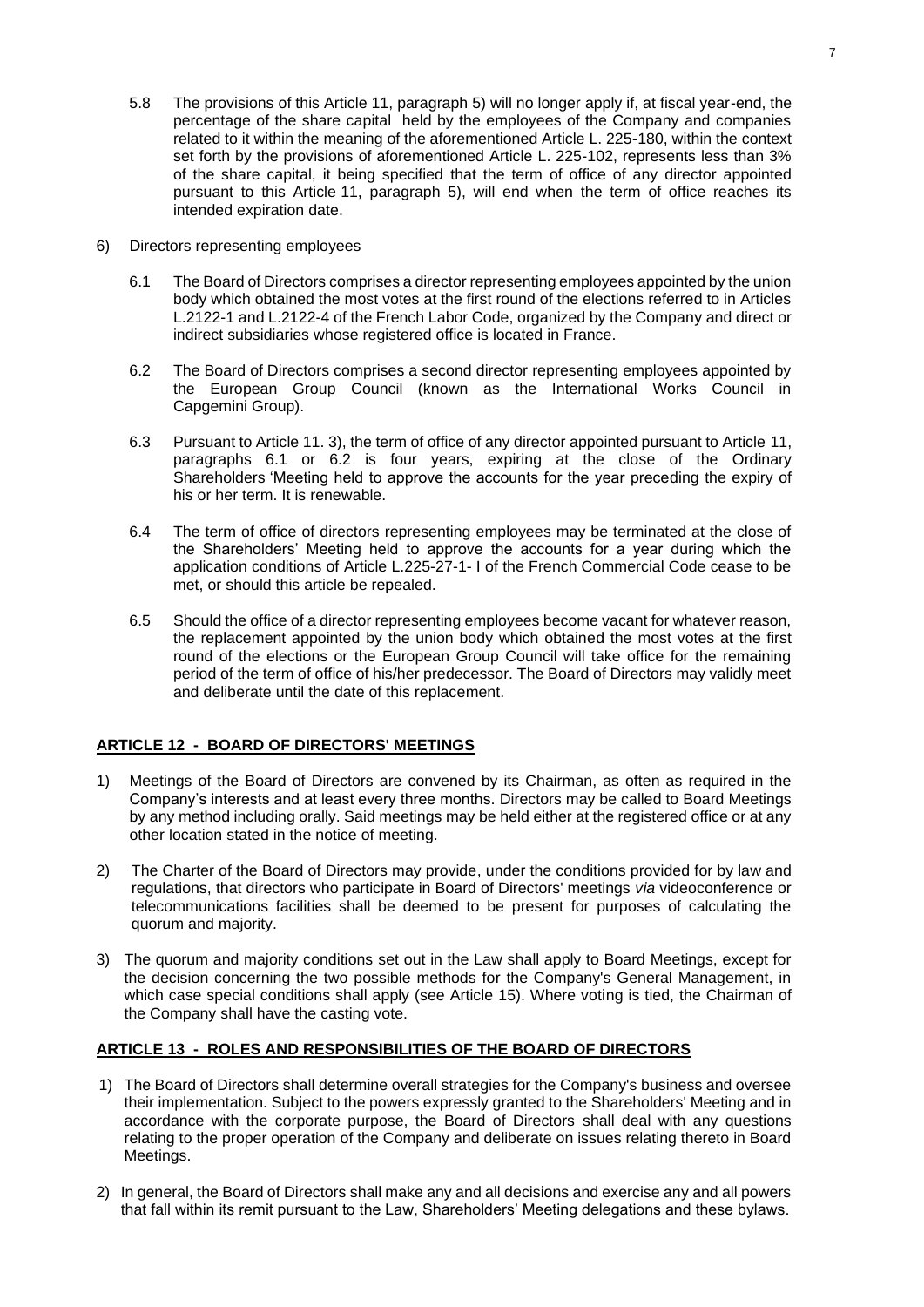In particular, and without limit, the prior approval of the Board of Directors is required for:

- guarantees and collateral given by the Company under the conditions set out in Article L. 225-35, paragraph 4, of the French Commercial Code;
- regulated agreements under the conditions set out in Article 20 of these bylaws;
- any decisions of a strategic nature or which could have a material impact on the financial position of the Company or its subsidiaries, in accordance with the provisions of the Charter of the Board of Directors referred to in Article 16 below.
- 3) The Board of Directors shall perform or obtain performance of any checks and controls which it may think fit.
- 4) Each Director receives all necessary information for the performance of their duties and may request the communication of any document they consider useful. Directors have a duty, even after they have ceased to hold office, not to disclose any information which they hold concerning the Company, the disclosure of which might be prejudicial to the Company's interests, except where such disclosure is required or permitted by Law or is in the public interest.
- 5) The Board of Directors may grant permanent or temporary missions to any one or more of its members or any other person or entity it may think fit. The Board may for example decide to create committees to research issues proposed by the Board or its Chairman. The Board of Directors shall decide upon the composition and roles and responsibilities of any committees operating under its supervision.

## **ARTICLE 14 - CHAIRMAN OF THE BOARD OF DIRECTORS**

- 1) The Board of Directors shall choose one of its members, necessarily an individual, to be Chairman, who shall be appointed for a term of office not exceeding his/her term of office as a director but may be re-appointed. For holding the position of Chairman, the age limit is set at:
	- seventy (70) years of age when he/she also holds the position of Chief Executive Officer (*P.D.G*.),
	- seventy-nine (79) years of age when he/she does not hold the position of Chief Executive Officer.

In both cases, his/her term of office shall expire at the end of the first Ordinary Shareholders' Meeting following his/her birthday.

- 2) The Chairman of the Board of Directors chairs the meetings of the Board of Directors and sets the agenda. He/she shall organize and manage the work carried out by the Board and report to Shareholders' Meetings thereon. He/she shall also oversee the Company's management bodies and ensure that the directors are in a position to carry out their functions.
- 3) When the Chairman of the Board of Directors is also responsible for the Company's General Management, he/she shall be subject to all laws and regulations applicable to the Chief Executive Officer.
- 4) Where considered useful, the Board of Directors may also appoint a Vice-Chairman from among its natural person members and determine the duration of his/her duties, within the limit of the duration of the term of office as director.

The sole role of the Vice-Chairman shall be to chair meetings of the Board of Directors and Shareholders' Meetings in the absence of the Chairman of the Board of Directors.

## **ARTICLE 15 - GENERAL MANAGEMENT**

1) The Chief Executive Officer is responsible for the General Management of the Company. This position may either be held by the Chairman in which case he/she shall hold the title of Chairman and Chief Executive Officer, or by another person appointed by the Board of Directors.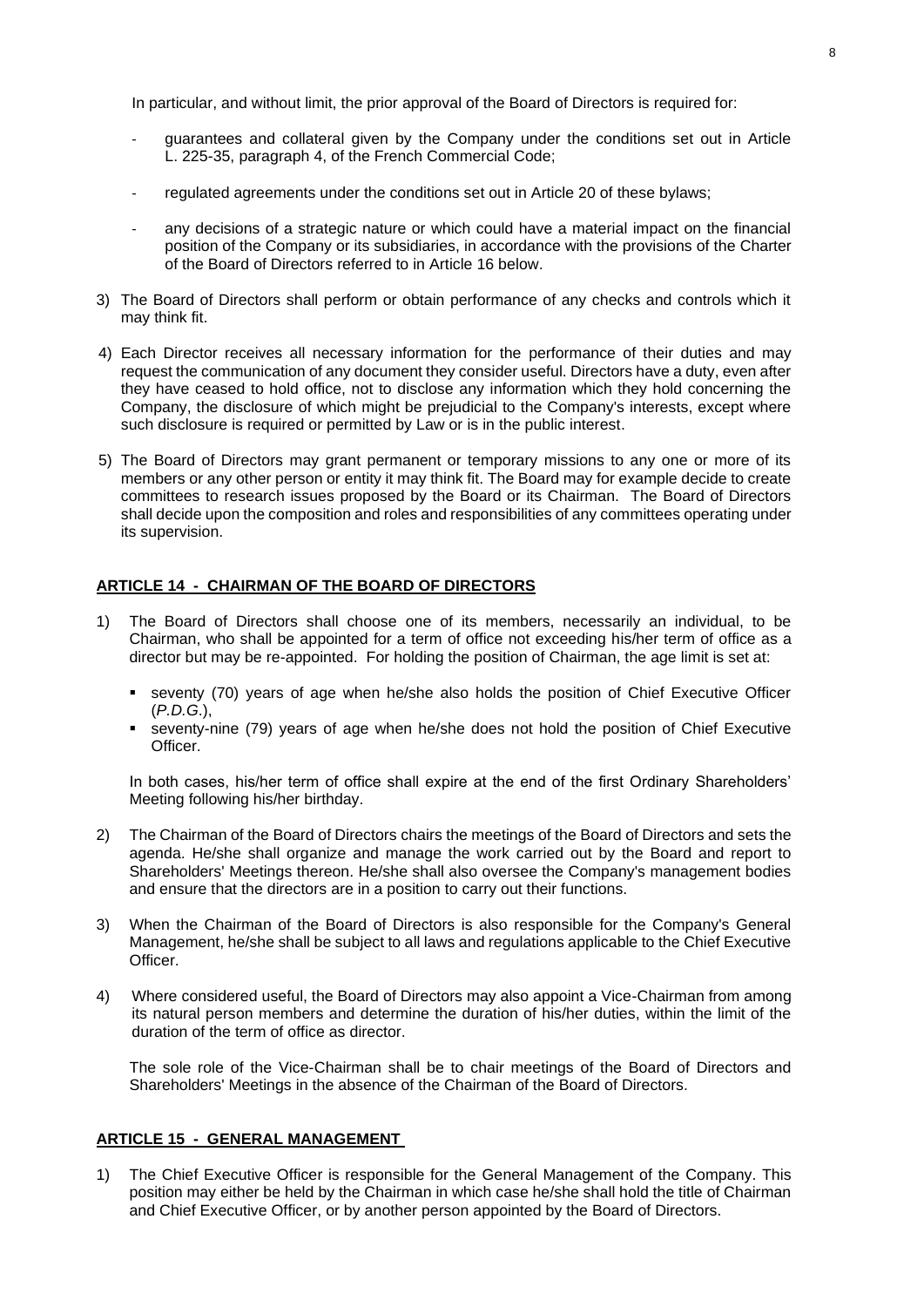- 2) The Board of Directors shall choose one of the two possible methods for the Company's General Management. A majority of two-thirds of the directors is required for this decision and the issue must be included in the agenda of the applicable Board Meeting.
- 3) If the positions of Chairman and Chief Executive Officer are dissociated, the latter who is not mandatorily a director - shall be appointed for a term set freely by the Board of Directors. However, if the Chief Executive Officer is also a director, his/her term of office shall not exceed that of his/her term of office as director.

In both cases, the Chief Executive Officer's term of office shall expire at the first Ordinary Shareholders' Meeting following his 70th birthday.

- 4) The Chairman and Chief Executive Officer, or the Chief Executive Officer, as applicable, shall have the broadest powers to act in the name of the Company in all circumstances. These powers shall be exercised subject to the limits of the corporate purpose and subject to the powers expressly granted by Law to the Shareholders' Meeting or the Board of Directors. He/she shall represent the Company in its dealings with third parties.
- 5) At the recommendation of the Chairman and Chief Executive Officer or the Chief Executive Officer, as appropriate, the Board of Directors may appoint, from among its members or elsewhere, one or more private individuals tasked with assisting the Chairman and Chief Executive Officer or the Chief Executive Officer, with the title of Deputy Chief Executive Officer.

The number of Deputy Chief Executive Officers may not exceed five.

The scope and term of powers entrusted to the Deputy Chief Executive Officers shall be determined by the Board of Directors, in agreement with the Chairman and Chief Executive Officer or the Chief Executive Officer.

In dealings with third parties, the Deputy Chief Executive Officer shall have the same powers as the Chairman and Chief Executive Officer or the Chief Executive Officer.

## **ARTICLE 16 - BOARD OF DIRECTORS – CHARTER**

The Board of Directors shall draft a charter setting out the terms and conditions according to which the Board of Directors, the Chairman and the Chief Executive Officer perform their roles and responsibilities, in accordance with the law, applicable regulations and these bylaws. This Charter shall also set down operating regulations for the Committees created by the Board of Directors and explain how the different roles and responsibilities are allocated between all of these persons and bodies.

#### **ARTICLE 17 - NON-VOTING DIRECTORS (***CENSEURS***)**

Where recommended by the Board of Directors, the Ordinary Shareholders' Meeting may elect a maximum of six non-voting directors. It is not compulsory for non-voting directors to be shareholders.

The length of the terms of office of the non-voting directors shall be two years, expiring at the close of the Ordinary Shareholders' Meeting held to approve the accounts for the year preceding the expiry of their term.

If any vacancies arise due to the death of a non-voting director or where a non-voting director stands down from his/her position, the Board of Directors may make temporary appointments. Any such appointments by the Board of Directors are subject to ratification by the next Ordinary Shareholders' Meeting.

The non-voting directors shall attend Board of Directors' meetings and may be consulted by the Board as it thinks fit. They shall not however be directly involved in the management of the Company. They shall take part in deliberations in a consultancy capacity but their absence shall have no effect on the validity thereof.

The Board of Directors may remunerate non-voting directors out of the compensation granted by the General Shareholders' Meeting.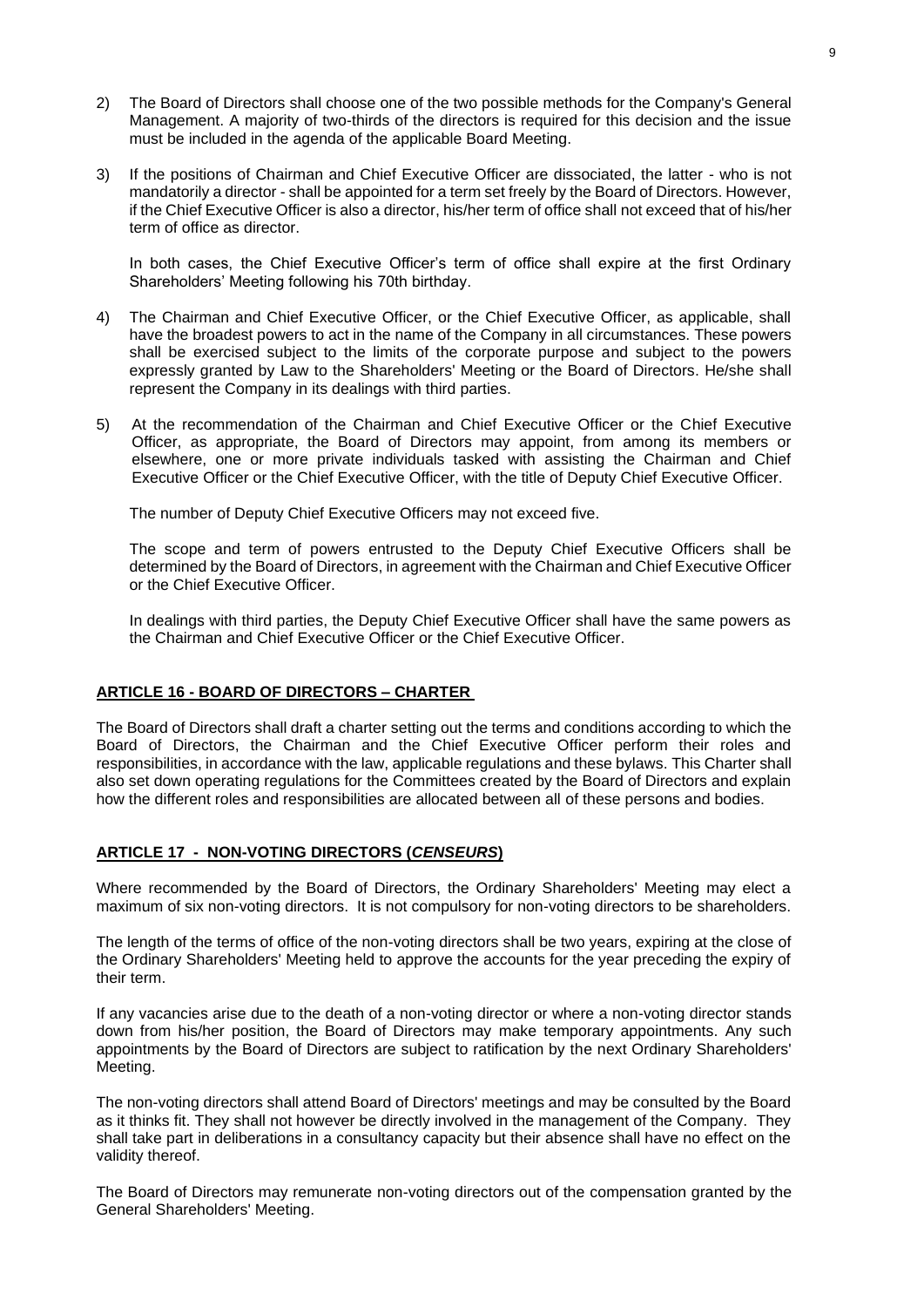## **ARTICLE 18 - STATUTORY AUDITORS**

The Ordinary Shareholders' Meeting shall appoint one or more Statutory Auditors and, as necessary, one or more substitute auditors, in accordance with the conditions set down by law in relation to their terms of office and engagement.

## **ARTICLE 19 - SHAREHOLDERS' MEETINGS**

Shareholders' Meetings are convened under the conditions provided by Law. Meetings are held at the Company's headquarters or any other location in the same *département*, or neighboring *département*, detailed in the notice of meeting.

Shares carry voting rights based on the proportion of capital represented. All shares have the same par value and they therefore all carry one vote per share.

The right to participate in Shareholders' Meetings is evidenced by an entry in the name of the shareholder (or of the intermediary acting on his/her behalf if domiciled outside France) in the Company's share register or in the register of bearer shares held by the applicable authorized intermediary. Such entries must be recorded within the time period set by Law and any related notices must be filed at one of the addresses indicated in the notice of meeting.

In the case of bearer shares, the authorized intermediary shall provide a participation certificate.

Shareholders may participate in Shareholders' Meetings in person, by proxy or by casting a remote vote in accordance with the terms and conditions set by applicable regulations.

Shareholders who have informed the Company that they wish to participate in a Meeting in person, remotely or by proxy may not alter their method of participation. However, attendance at a Meeting by a shareholder in person shall cancel any votes cast by proxy or remotely.

To be taken into account, remote votes or proxy forms must be received by the Company at least three days prior to the date of the Meeting. If the Board of Directors so decides when convening the Meeting, shareholders voting by proxy or remotely may participate in voting using any telecommunication or teletransmission means, including the internet, in accordance with the conditions set out in applicable regulations at the time of use. Where an electronic form is submitted, the shareholder's signature may take the form of a secure signature or a reliable identification procedure guaranteeing the link with the related action and potentially consisting of a user identification and password. Where applicable, this decision of the Board of Directors shall be communicated in the notice of meeting published in BALO (French Journal of Mandatory Legal Announcements).

Where a shareholder has given proxy to a third party and has also voted remotely, if there is any difference in the two votes, the remote vote will be taken into account and the proxy ignored.

If the Board of Directors so decides when convening the Meeting, shareholders may participate and vote at the Meeting using any telecommunication or tele-transmission means enabling their identification, including the internet, in accordance with the conditions set out in applicable regulations at the time of use. Where applicable, this decision of the Board of Directors shall be communicated in the notice of meeting published in BALO (French Journal of Mandatory Legal Announcements).

The Shareholders' Meetings are chaired by the Chairman of the Board of Directors or, in his/her absence, by the Vice-Chairman. In the absence of the Chairman and the Vice-Chairman, the Shareholders' Meeting shall elect a Chairman.

Shareholders' Meetings deliberate under the conditions provided by Law, it being noted that in calculating the majority, votes cast shall not include votes attaching to shares in respect of which the shareholder has not taken part in the vote or has abstained or has returned a blank or spoilt ballot paper.

Minutes of the Shareholders' Meeting are prepared and copies are certified and delivered in accordance with the Law.